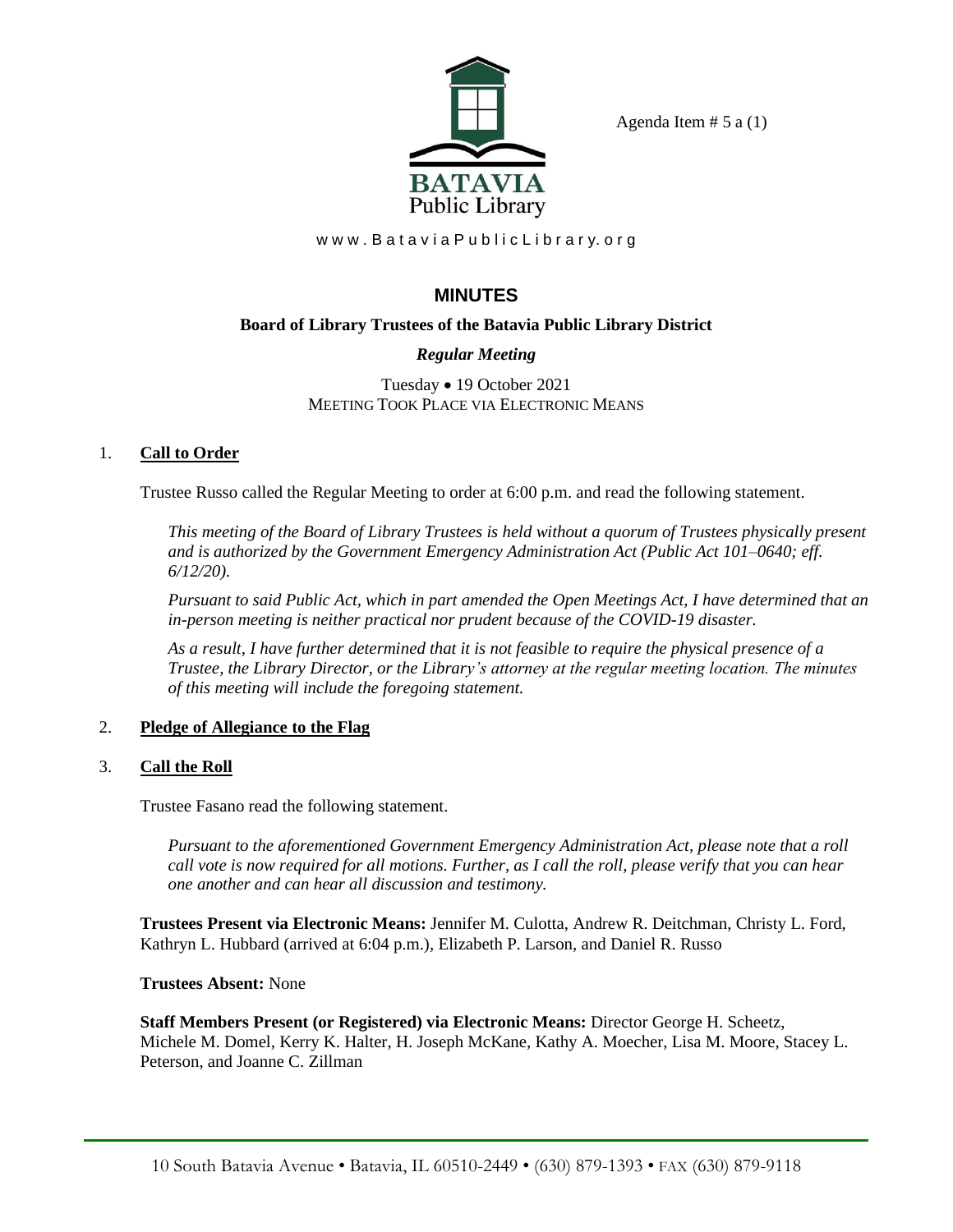## **Visitors Present via Electronic Means:** Jamie L. Wilkey, partner, Lauterbach & Amen LLP

## 4. **Comments from the Audience**

There were no comments from the audience.

### 5. **Approve the Consent Agenda**

Trustee Russo read the consent agenda.

Trustee Hubbard arrived at 6:04 p.m.

Trustee Russo asked whether there were any changes to the consent agenda.

Motion by Trustee Larson to approve the consent agenda, to include the following items:—

#### a. **Minutes**

- (1) Closed Session, Tuesday, 15 June 2021
- (2) Regular Meeting, Tuesday, 17 August 2021
- (3) Regular Meeting, Tuesday, 21 September 2021

#### b. **Expenditures**

(1) Expenditures ("Cash Disbursement Detail Report"): September 2021, including General Fund Checks (3032–3168) in the amount of \$549,663.88, Online Debit Charges in the amount of \$53,727.91, and Payroll Checks & Taxes in the amount of \$243,812.06, for a grand total of \$847,203.85 in expenditures

### c. **Other Action Items**

- (1) An Ordinance Levying an Additional Tax of 0.02% for Buildings and Equipment for Library Purposes, and Maintenance, Repairs, and Alterations of Library Buildings and Equipment in the Batavia Public Library District, in the Counties of Kane and DuPage, Illinois, for the Fiscal Year 2021–2022 (ORDINANCE 2021–007) (Standing Committee on Finance / Committee of the Whole)
- (2) A Resolution Determining the Amounts of Money Estimated to Be Necessary to Be Raised by the Tax Levy (RESOLUTION 2021–010) (Standing Committee on Finance / Committee of the Whole)
- (3) A Resolution Adopting a "Policy on 3D Printing" (RESOLUTION 2021–011) (Standing Committee on Policy / Committee of the Whole)
- (4) Insurance Policies (Business Package, Automobile, Commercial Liability Umbrella, Workers Compensation) (Standing Committee on Finance)
- (5) Snow-Removal Services (Kozak Custom Landscapes Inc.) (Standing Committee on Facilities / Committee of the Whole)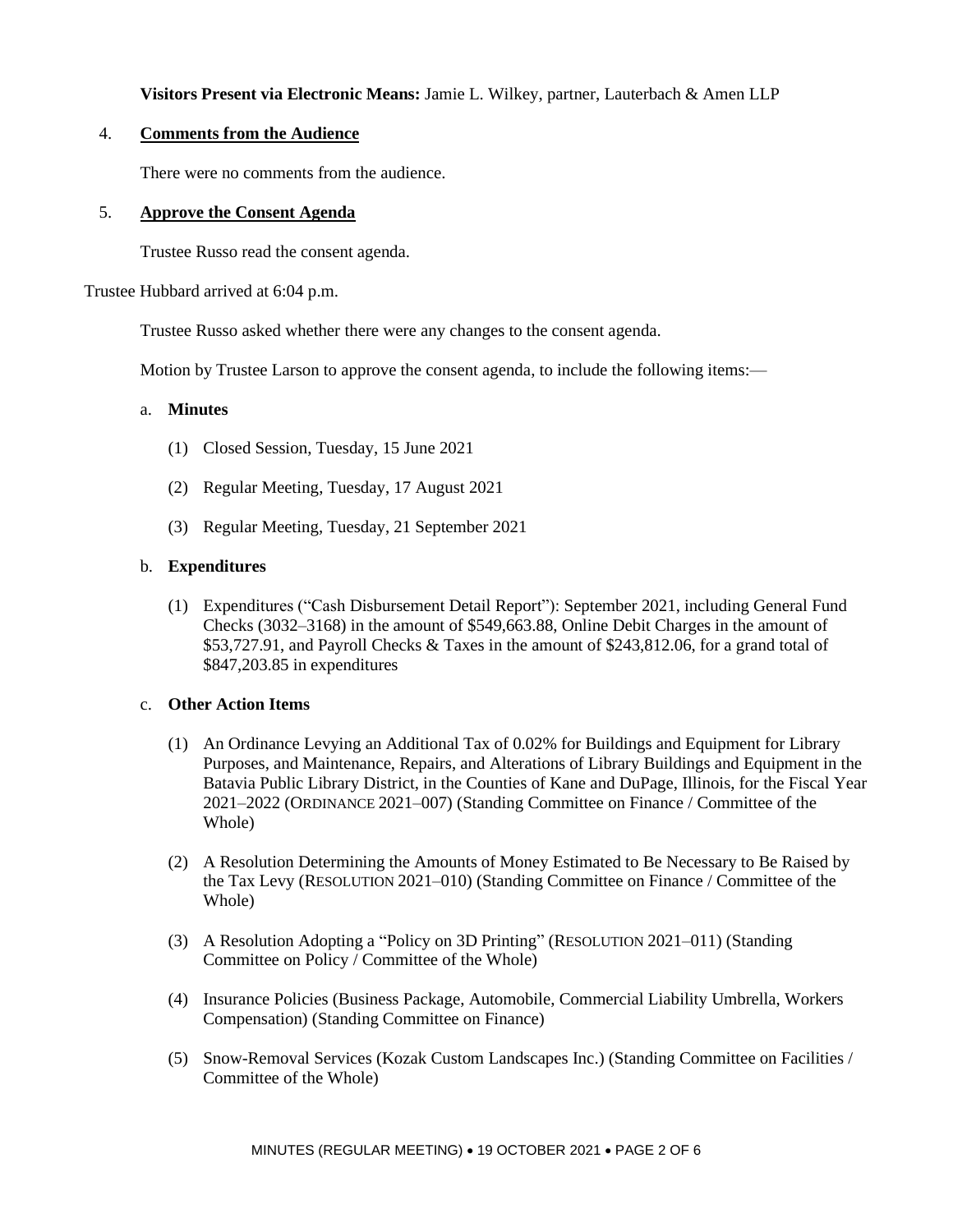Seconded by Trustee Fasano. Roll Call: Trustee Culotta, aye; Trustee Deitchman, aye; Trustee Fasano, aye; Trustee Ford, aye; Trustee Hubbard, aye; Trustee Larson, aye; Trustee Russo, aye. The motion carried, 7–0.

#### 6. **Approve the Agenda**

Trustee Russo asked whether there were any changes to the agenda.

Motion by Trustee Hubbard to approve the agenda, as presented. Seconded by Trustee Culotta. Roll Call: Trustee Culotta, aye; Trustee Deitchman, aye; Trustee Fasano, aye; Trustee Ford, aye; Trustee Hubbard, aye; Trustee Larson, aye; Trustee Russo, aye. The motion carried, 7–0.

### 7. **Financial Reports**

- a. **Financial Reports:** September 2021
	- 2021–2022 Working Budget
	- $2021-2022$  Cash & Investments

H. Joseph McKane, the Library's Finance Specialist, asked whether there were any questions regarding the financial reports, which were included in the Board packet. There were none.

b. **Board Education:** "Governmental Accounting for Library Districts & Financial Reporting 101," presented by Jamie L. Wilkey, partner, Lauterbach & Amen LLP

Wilkey gave an informative presentation, originally prepared for the Retreat in August, in which she was unable to participate for medical reasons.

Director Scheetz asked whether the café was considered an Enterprise Fund activity. Wilkey described the nature and purpose of an Enterprise Fund and noted that the café does not qualify as an Enterprise Fund activity.

c. **Annual Financial Report for the Year Ended 30 June 2021 (Independent Auditor's Report and Financial Statements),** presented by Jamie L. Wilkey, partner, Lauterbach & Amen LLP

Trustee introduced Jamie L. Wilkey, partner, Lauterbach & Amen LLP, to present the Independent Auditor's Report and Financial Statement for 2020–2021.

Wilkey expressed her appreciate on to McKane for his preparedness, thorough recordkeeping, and cooperation.

She reported that Lauterbach & Amen presented an unmodified opinion—its highest level; that is, the best opinion possible—regarding the financial position of the Batavia Public Library District. She then highlighted several sections of the Annual Financial report

Wilkey noted that there were no comments or recommendations in the Management Letter.

She described the "Management Discussion & Analysis" (MD&A) as an executive summary and a good overview of the Library's financial position.

Wilkey asked whether there were any questions regarding the Annual Financial Report.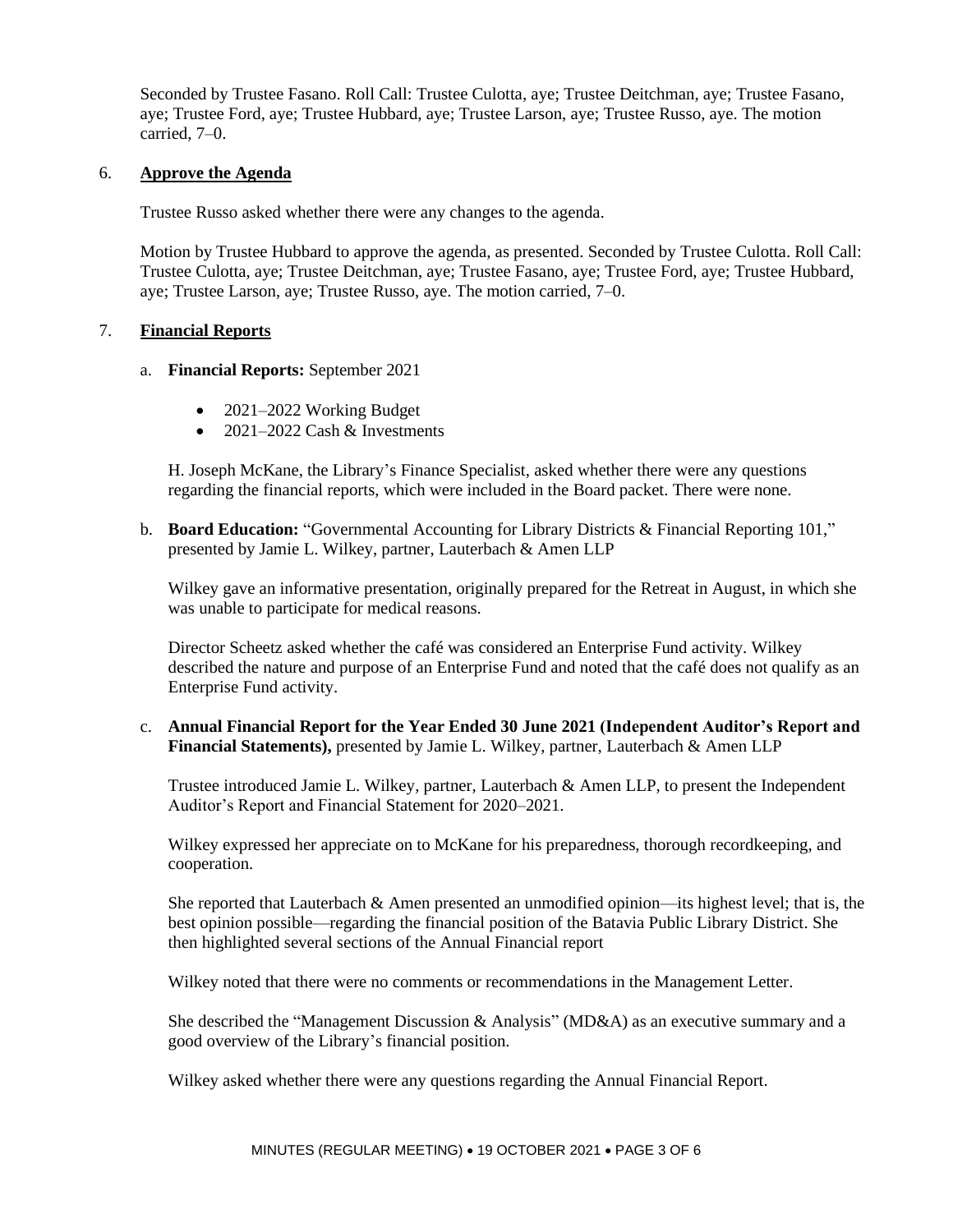Trustee Culotta highlighted three sections for further discussion.

- "Current Recommendation" regarding the Governmental Accounting Standards Board (GASB) Statement No. 87, Leases, which is applicable to the Library's financial statements, effective with the current fiscal year (2021–2022).
- The review of Capital Asset activity, described in Note 3 on page 29.
- The transfer activity from the General Fund / Library Fund to the Special Reserve Fund, described in Note 3 on p. 30, which exceeded expectations.

There were no further questions or comments.

Wilkey left the meeting at 6:46 p.m.

8. **Architectural Services** (Sheehan Nagle Hartray Architects Ltd.) (Standing Committee on Facilities)

Trustee Russo stated that the purpose of this agenda item was to recommend for approval an agreement with Sheehan Nagle Hartray Architects Ltd., of Chicago, Illinois, for architectural services.

Director Scheetz noted that the Board of Library Trustees, in September 2021, adopted a motion to

- (1) accept a proposal from Sheehan Nagle Hartray Architects Ltd., of Chicago, Illinois, for architectural services, as presented, and;
- (2) authorize Director Scheetz (in collaboration with the Library's general counsel) to negotiate an agreement for Phase One services (as described in the request for qualifications and associated documents) with Sheehan Nagle Hartray Architects Ltd. for approval by the Board of Library Trustees.

He presented for approval an agreement (AIA Document B133–2019), as well as an Architect's Rider and an Owner's Rider, which were developed by the Library's general counsel in collaboration with the architects and the construction manager.

Trustee Deitchman presented an overview of the agreement, as well as the fee schedule and project schedule. Discussion followed.

Motion by Trustee Deitchman to

- (1) authorize Director George H. Scheetz to execute an agreement (AIA Document B133–2019) with Sheehan Nagle Hartray Architects Ltd., of Chicago, Illinois, including an Architect's Rider and an Owner's Rider; and
- (2) authorize Director Scheetz, in consultation with Trustee Andrew R. Deitchman, as chair of the Standing Committee on Facilities, to act on behalf of the Board of Library Trustees between meetings in relation to time-sensitive issues that may affect the project.

Seconded by Trustee Ford. Roll Call: Trustee Culotta, aye; Trustee Deitchman, aye; Trustee Fasano, aye; Trustee Ford, aye; Trustee Hubbard, aye; Trustee Larson, aye; Trustee Russo, aye. The motion carried,  $7-0.$ 

Trustee Russo remarked that this was the start of an exciting project.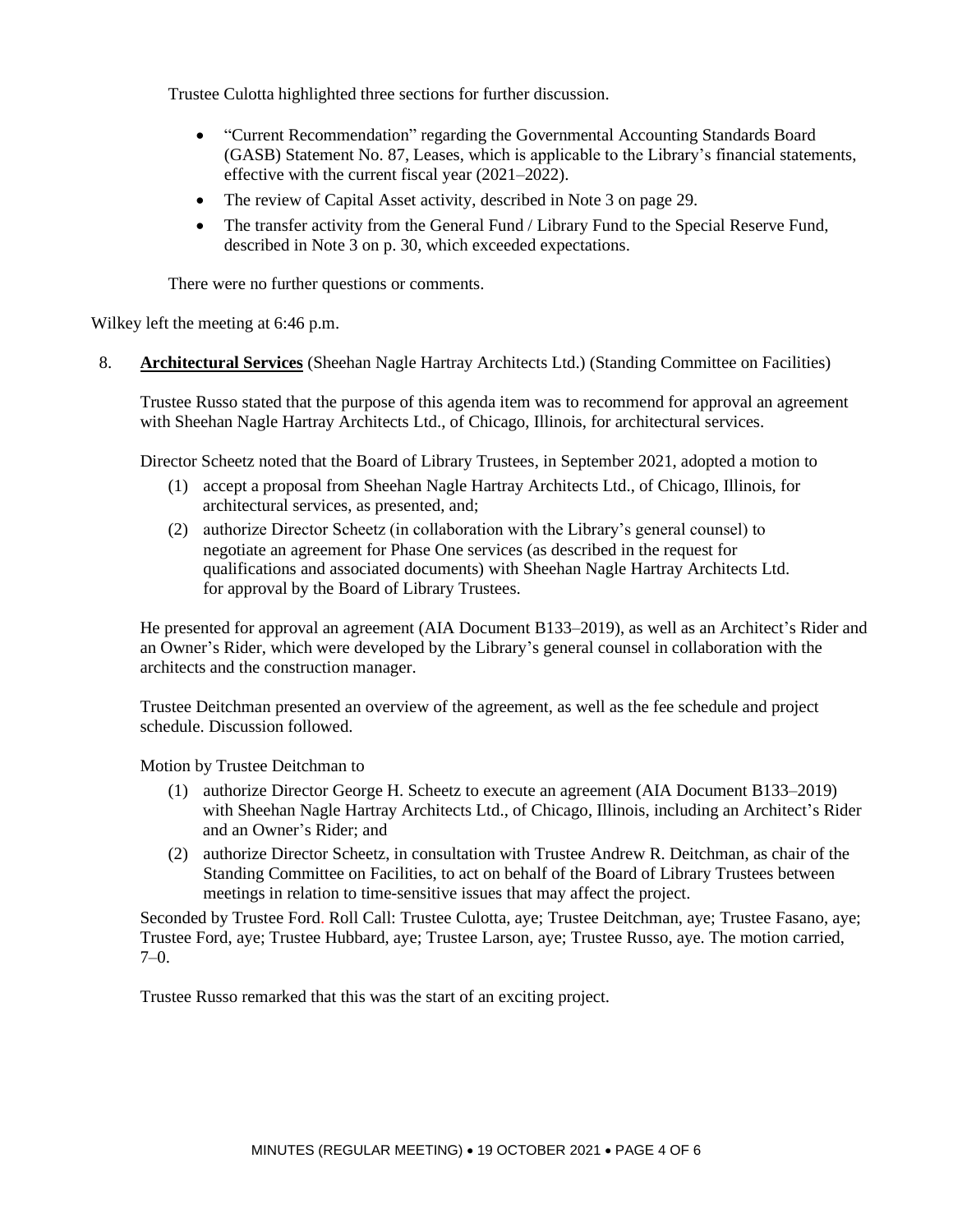### 9. **President's Report**

• **In Memoriam:** Trustee Russo noted that Gary James Paulsen (1939–2021), author of *Hatchet* (1986), *Dogsong* (1985), and *The Winter Room* (1989), passed away on October 13. Paulsen was an American writer of fiction for children and young adults, best known for coming-of-age stories. Children loved his books; he was an author who inspired children to read.

#### 10. **Good News / Comments from the Board**

**Annual Financial Report for the Year Ended 30 June 2021 (Independent Auditor's Report and Financial Statements):** Trustee Culotta stated that the auditor's report was fantastic, a testament to the staff team. She and Trustee Hubbard gave kudos to H. Joseph McKane, the Library's Finance Specialist.

**Batavia Mothers' Club Coat Drive:** Trustee Larson reported that the Library (once again) served as a drop-off point for the annual Coat Drive. She expressed her appreciation for the Library's support.

**National Friends of Libraries Week** (17–23 October 2021): Lisa M. Moore, the Library's Human Resources Manager, observed that the Board meeting was taking place during National Friends of Libraries Week. She reported that the Library expressed its appreciation to the Friends group by displaying posters in the Lobby, posting comments on social media, signing "Thank you!" posters that were displayed on the Friends*Space* door, and individual bags filled with goodies for each member.

**All Hallows' Read:** Trustee Larson mentioned that the Friends Board is once again selling All Hallows' Read coupons, which entitle the bearer to one free children's book, young adult book, or paperback book from the Book Sale Corner or the monthly sale in the Friend*Space.*

#### 11. **Correspondence and Communications**

The following item of correspondence was included in the Board packet.

• Note from Jo Ann Smith, Library Leader, expressing her appreciation to everyone involved in planning the reception in her honor on Sunday, 19 September 2021

There were no additional items of correspondence and communications.

#### 12. **Director's and Librarians' Reports:** September 2021

Director Scheetz noted that written reports were included in the Board packet. At the Board's request, there were no oral reports at the meeting.

——————————

At Trustee Russo's request, Director Scheetz presented a brief review of the 155th anniversary of library service in Batavia.

Continuing the theme of anniversaries, Director Scheetz reported that the Library will celebrate 20 years at 10 South Batavia Avenue in January.

#### 13. **Future Agenda Items**

Director Scheetz noted that an updated list of future agenda items was include in the Board packet.